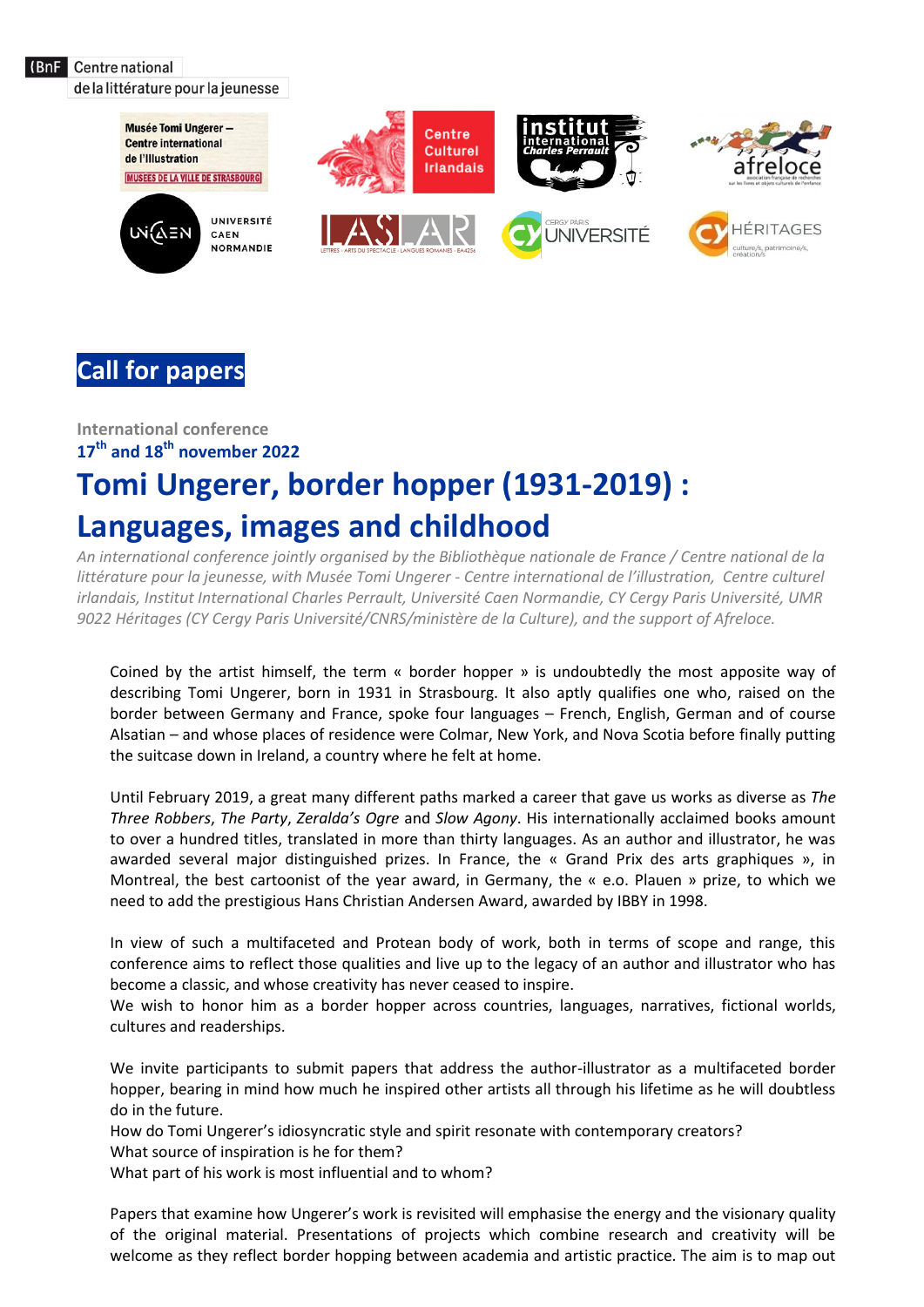influences, legacy patterns, rewritings and common imaginary worlds based on the undisputable modernity of Ungerer's work.

We envision the conference as some kind of a communal cauldron, in which the artist's best ingredients will be mixed to gently simmer along with elements of his biography which should nonetheless remain part of a distinct angle. Intermediality and transmediality will be key concepts for those who look at his books and films but also at the revisited versions of the latter. His very special spice, i.e. his sense of humour, should never be left in the cupboard.

Proposals may come from different academic fields, as well as from more creative disciplinary areas.

The following topics will be discussed:

## **1 : Tomi Ungerer, border hopper across languages and cultures**

This topic will explore cross-disciplinary approaches such as languages, Ungerer's own multilingualism, the role of translation and self-translation. Papers will address cross-cultural influences in the artist's work (French, German, English and Alsatian), with a focus on the different types of humour they convey.

## **2 : Tomi Ungerer, border hopper between word and image**

Contributions to this topic will engage with Ungerer's writing, both in word and image, and explore how they interact in graphic and narrative styles. Ungerer's sense of a narrative and his visual poetry may be discussed according to various perspectives. Intermediality, transmediality, formats, and material culture may be examined with respect to Ungerer's own sources and with a particular interest for a tangible legacy in the younger generation of artists. Another angle for proposals could be how he influenced illustration and children's literature.

## **3 : Tomi Ungerer, border hopper for children and adults alike**

Contributions on this topic will engage with Ungerer's imagined readerships. Participants can look at the portrait of the artist as a young boy during World War II and under the Nazi regime, to discuss how art allowed to overcome the trauma of those "dark monsters". Papers on Ungerer's reception in schools will be particularly welcome so as to shed light on how children have appropriated the author's world, then and now. It will provide an opportunity to look at his satirical side, which subverts taboos, alongside the importance of publishing contexts (original editions, translations, new editions) that prevail in reception studies in general.

#### **4 : Tomi Ungerer, border hopper across countries**

Papers in this category will aim to contribute to widening the scope of Ungerer's reception worldwide, with its historical depth and focus on encounter with others. The Franco-German dimension of this topic will be specially favoured. Libraries, museums, publishers have vastly helped towards the recognition and popularity of Tomi Ungerer: a study of their active part and the different forms of mediation they opted for will be welcome so as to account for the process whereby this artist's work, for children and adults alike, has come to be part and parcel of the world's literary and artistic heritage.

#### **Bibliography**

Bibliographical references to the body of work by Tomi Ungerer are available on the website of the CNLJ, Centre national de la littérature pour la jeunesse (The National Centre of Children's Literature) : [https://cnlj.bnf.fr/sites/default/files/bibliographies/ungerer\\_tomi.pdf](https://cnlj.bnf.fr/sites/default/files/bibliographies/ungerer_tomi.pdf)